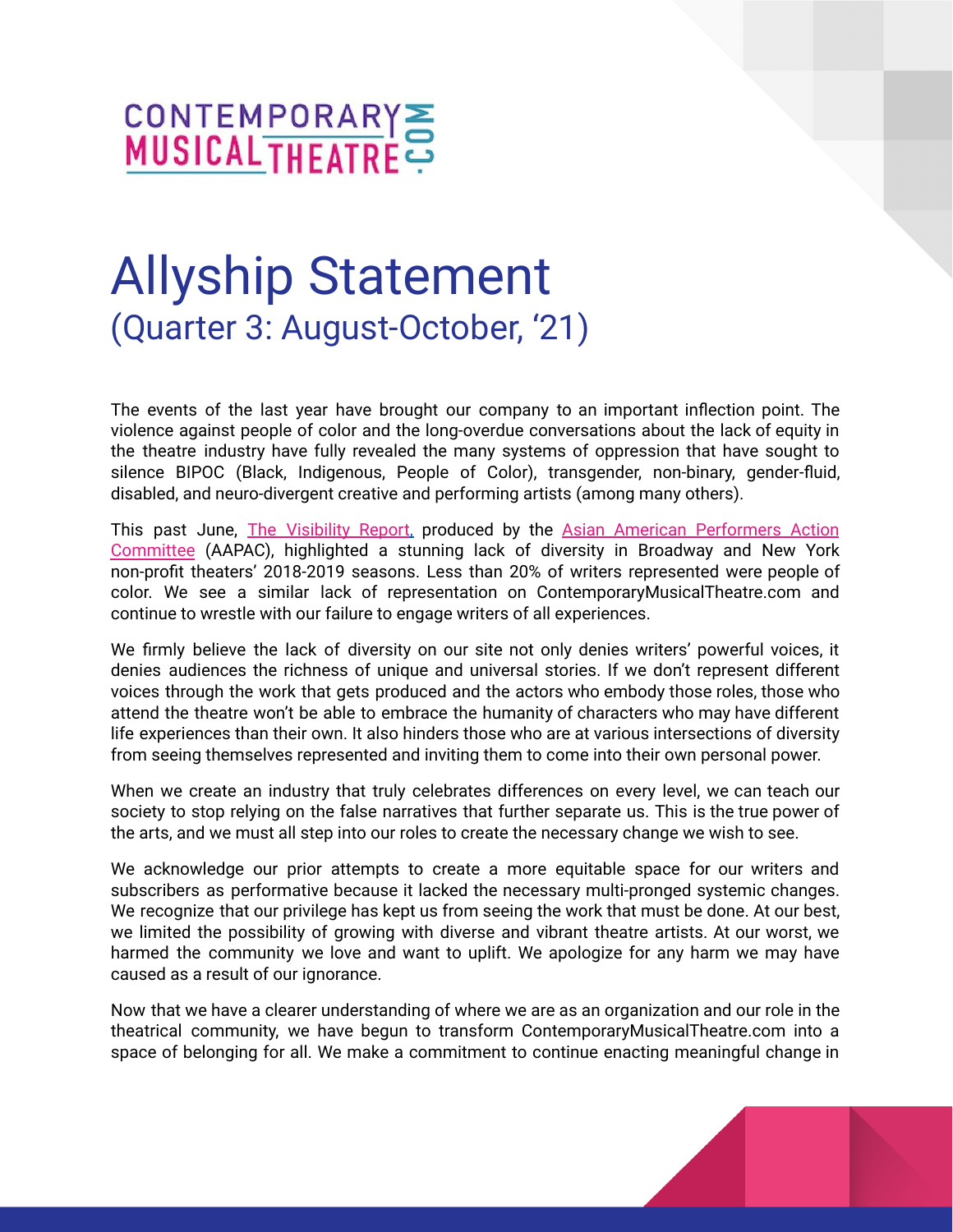both the Culture and Policies of our company, which we hope will improve both our writers and subscribers' experiences.

Last quarter we agreed to reimagine our submission process, create visual cues of equity in the design of our site, and survey our writers and subscribers to better ascertain how we can celebrate our many intersections of diversity. Here is a brief overview of our work in these key areas:

- 1. **We Reimagined Our Submission Process:**
	- a. We created new guidelines that better outline the basis on which we review submitted material (e.g. defining "craft" and "structure" in ways that do not exclude non-Western influences). The new document, which is available [here](https://www.contemporarymusicaltheatre.com/sites/cmtd/files/Updated%20Submission%20Guidelines.8721.pdf), explains each step of the submission process for total transparency.
	- b. We simplified the submission process by creating an online portal where writers can easily tell us about their work as theatre artists and upload their songs.
	- c. We have just announced a new, diverse submission committee, who will regularly review artists and their submitted materials. You can read about them [here](http://www.contemporarymusicaltheatre.com/sites/cmtd/files/Q3%20Submission%20Panel%20.pdf).

#### 2. **We Created Visual Cues of Equity:**

- a. We updated our website banner to make it more inclusive and welcoming for all.
- b. We created a new Equity and Inclusion page on our [site](http://www.contemporarymusicaltheatre.com/content/equity-inclusion), where Statements of Allyship like this one will live. In order to remain totally transparent, the page will be regularly updated to outline our goals and progress.

#### 3. **We Surveyed Our Writers & Subscribers:**

a. In an effort to ascertain and celebrate our writers and subscribers' many different intersections of diversity, we created a voluntary survey, which will then be used to create searchable tags on our site (e.g. BIPOC writer, etc…) in the coming quarter.

While there is much work yet to be done, we are optimistic these changes will serve as a firm foundation upon which we can build.

In this next section, we consider expanding our circle wider to include writers, students, educators, and performers who have, to this point, not felt seen. Specifically, here are our Quarter 3's Key Result Areas:

1. **Reimagining "In Between the Lines" Radio Show:** Last January, we launched a new radio show entitled "In Between the Lines" on MusicalTheatreRadio.com. All the writers and songs featured on our first 21-week season were an active part of ContemporaryMusicalTheatre. Because of the current lack of diversity on our site, we lifted up mainly white voices, only underscoring our company's inequity. We commit to



2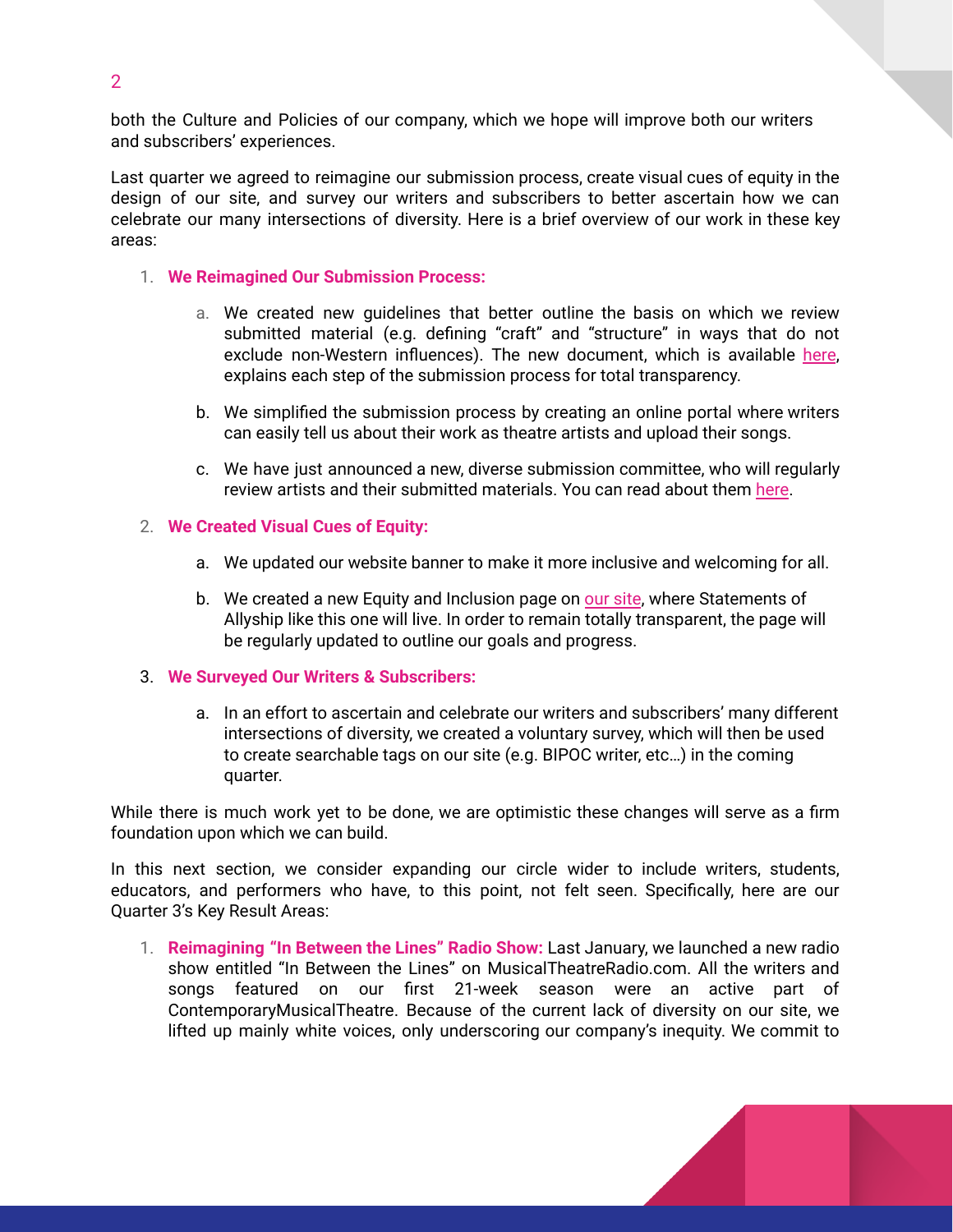reimagining our radio show for the forthcoming season in order to celebrate a more diverse array of voices in our industry. This will include:

- a. Lifting up the work of accomplished contemporary musical theatre writers regardless of their affiliation to ContemporaryMusicalTheatre.com.
- b. Interviewing theatre artists and members of organizations who are working to create a more equitable industry.
- c. Offering new perspectives on our industry by inviting BIPOC, trans, non-binary, gender-fluid, disabled, and neuro-diverse theatre makers to co-host a show.
- 2. **Adding Searchable Tags to Our Website:** As mentioned above, we have collected voluntary identifying survey data from writers and subscribers alike. We are now ready to take the following steps:
	- a. Analyzing the survey data, which will be used to make internal decisions on how best to move our equity and inclusion work forward.
	- b. Adding searchable tags (e.g. Latinx writer), which will live on each writer's profile and be linked to their songs when approved by the writer.
	- c. Adding pronouns to each writer's bio when approved by the writer.
- 3. **Updating Text on Our Website:** We plan to build on the work we did last quarter by continuing to make inclusive visual cues and language a hallmark of our company's site. We will be taking the following actions:
	- a. Rewriting our mission statement to more specifically outline how we, as a company, intend to create educational opportunities, build community, and increase engagement.
	- b. Adding a land acknowledgement to our site after educating ourselves about the importance of such acknowledgments and the rich history of the lands on which we operate our business.
- 4. **Engaging New Writers:** Now that we have reimagined our submission and review process, we are eager to welcome new writers to join our site. We will be taking the following actions:
	- a. Following up with writers we have attempted to engage before, sharing our commitment to celebrating all voices.
	- b. Researching and engaging BIPOC, disabled, neuro-diverse, transgender, non-binary, and gender-fluid theatre creators.
	- c. Creating a one-page sheet to share with theatre-based organizations about our interest in engaging a diverse array of writers.

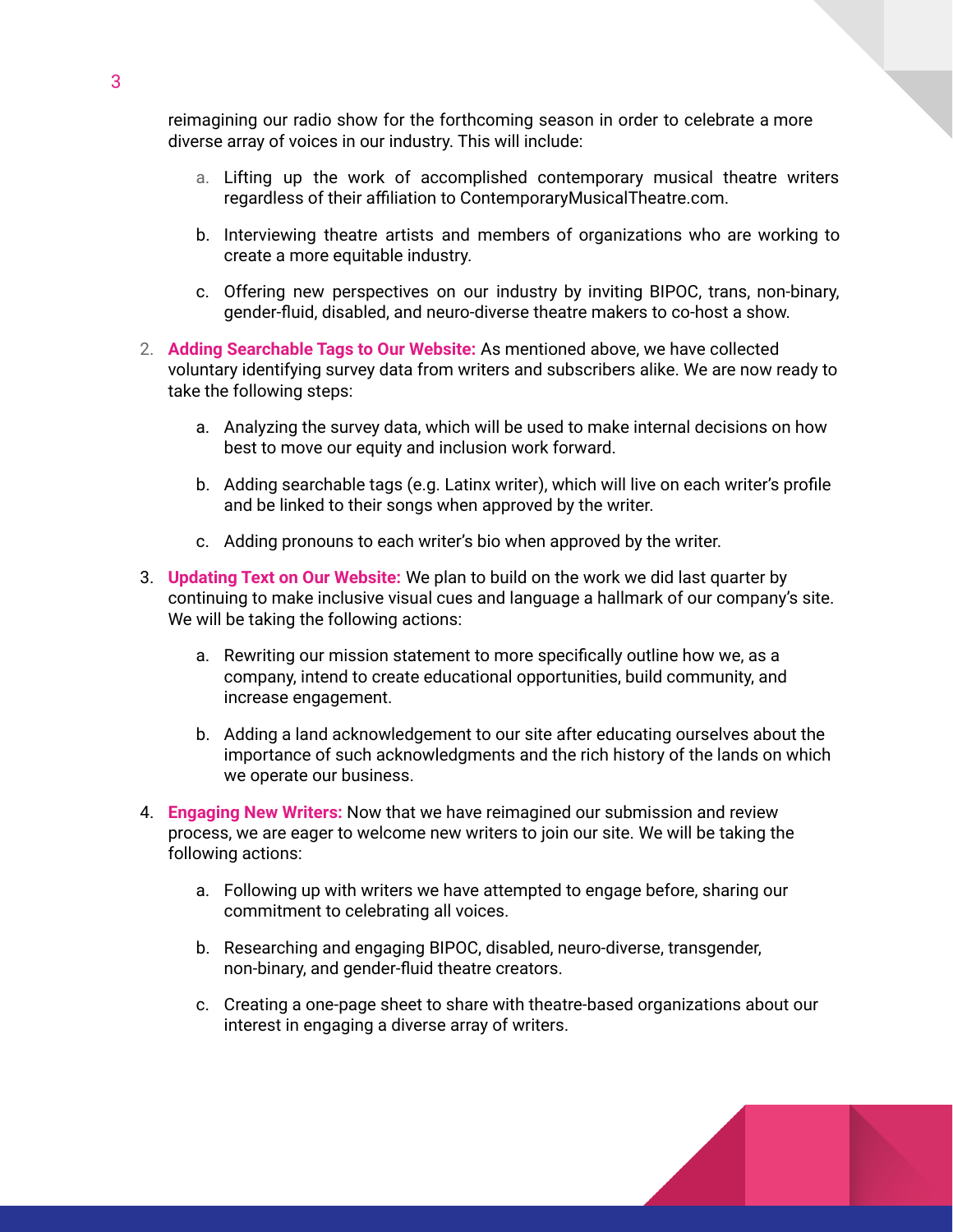As we shared last quarter, each of these steps requires many different phases of change. We ask for your patience as we swiftly move through these action items. We hope these positive changes will radiate out into our community and better serve all those who wish to engage with us.

It takes all of us moving toward greater equity to create change. We invite you to join us on this journey, hold us accountable, and consider what change you can enact to draw the circle wider in your own community.

We encourage you to utilize the below resources so you can participate in learning alongside us:

# Articles

- 1. How Do We Hold Arts Leaders [Accountable](https://nikkokimzin.medium.com) Towards Equitable Change? Nikko Kimzin
- 2. Your Voice is Your Power: Exploring Racism and Racial Equity in [Entertainment](https://dramatics.org/your-voice-is-your-power/) Christa Skiles
- 3. Actors Equity Opens Access to All Actors and Stage [Managers](https://www.broadwayworld.com/article/Actors-Equity-Opens-Access-to-All-Actors-and-Stage-Managers-Who-Have-Worked-Professionally-in-the-United-States-20210721) Who Have Worked [Professionally](https://www.broadwayworld.com/article/Actors-Equity-Opens-Access-to-All-Actors-and-Stage-Managers-Who-Have-Worked-Professionally-in-the-United-States-20210721) in the United States - Stephi Wild
- 4. The Why Behind DEI: How Diversity, Equity, and Inclusion [Initiatives](https://www.workhuman.com/resources/globoforce-blog/the-why-behind-d-i-how-diversity-and-inclusion-initiatives-benefit-business) Benefit Business Niamh Graham

## Books

- 1. How to be an [Anti-Racist](https://www.amazon.com/How-Be-Antiracist-Ibram-Kendi/dp/0525509283) Ibram X. Kendi
- 2. [Reframing](https://www.amazon.com/s?k=reframing+the+musical&crid=BWYGKNIWU4WJ&sprefix=reframing+the+musi%2Cstripbooks%2C143&ref=nb_sb_ss_fb_1_18_ts-doa-p) the Musical: Race, Culture and Identity Sarah Whitfield, ed.
- 3. White [Fragility:](https://www.amazon.com/White-Fragility-People-About-Racism/dp/0807047414/ref=pd_lpo_14_t_0/144-6991702-5345007?_encoding=UTF8&pd_rd_i=0807047414&pd_rd_r=ea2be3ff-3495-47e3-b0fb-22a69efc4984&pd_rd_w=1LpXg&pd_rd_wg=a7Ba8&pf_rd_p=a0d6e967-6561-454c-84f8-2ce2c92b79a6&pf_rd_r=NDT0RX62SB6VRYMYCW7S&psc=1&refRID=NDT0RX62SB6VRYMYCW7S) Why it's so Hard for White People to Talk About Racism Robin DiAngelo
- 4. Caste: The Origins of our [Discontents](https://www.amazon.com/Caste-Origins-Discontents-Isabel-Wilkerson/dp/0593230256) Isabel Wilkerson
- 5. Me and White [Supremacy:](https://www.amazon.com/s?k=me+and+white+supremacy&i=stripbooks&crid=1YC3L0F7UTO1D&sprefix=me+and+white+supre%2Cstripbooks%2C227&ref=nb_sb_ss_ts-doa-p_2_18) Combat Racism, Change the World, and Become a Good [Ancestor](https://www.amazon.com/s?k=me+and+white+supremacy&i=stripbooks&crid=1YC3L0F7UTO1D&sprefix=me+and+white+supre%2Cstripbooks%2C227&ref=nb_sb_ss_ts-doa-p_2_18) - Layla F. Saad

### Web Resources

1. Question Everything: More Deeply [Acknowledging](https://contemporarymusicaltheatre.wordpress.com/2021/04/13/question-everything/) our White Privilege and Where We Go [from](https://contemporarymusicaltheatre.wordpress.com/2021/04/13/question-everything/) Here - David Sisco & Laura Josepher